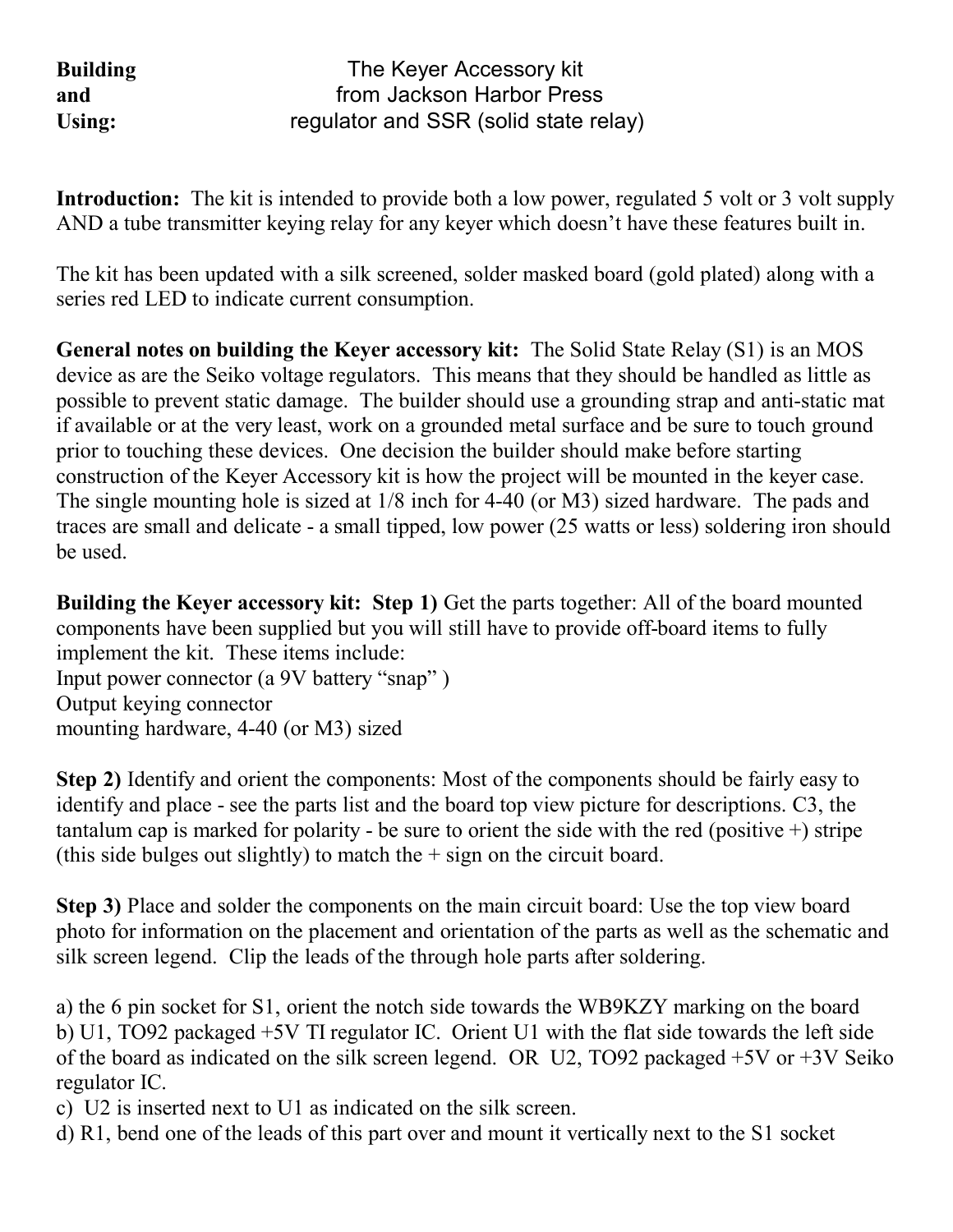e) C1, .1 uF, ( marked 104), placed to the left of U1, C2, .1 uF, (marked 104), also placed to the left of U1

f) C3, 2.2 uF, place at top left side of board with positive stripe (bluging side) towards the  $+$ symbol on the board

g) D1, the clear LED, place at bottom of board with flat side (cathode) towards U1

h) Connect the 9V battery snap (or other power input connector to the ground and +Vin holes at the bottom left side of the board. Connect the black wire of the snap to ground, the red wire to  $+V$ in.

i) S1 (6 pin SSR), form the leads of S1 and insert into the socket, with the pin 1 side (indicated by the round indented circle on the top of the part) towards the WB9KZY marking on the board.

 $j$ ) Connect the  $+5V$  output to the keyer power input

k) Connect the keyer ground to the Keyer accessory kit ground

l) Connect the keyer output transistor to pin 2 of S1.

m) Connect the outputs of S1 to the output connector, usually one side of the connector will be grounded, it doesn't matter which of the two outputs of S1 are grounded. S1 will key both positive and negative voltages.

**step 4)** Check the board: Before proceeding, take the time to check the bottom of the board for solder bridges. Use the board top picture and bottom view diagrams as a guide to visually check for these shorts. It may help to clean the flux from the board and then use a strong light in conjunction with a magnifying glass to see these problems. Also, double check the orientation of the critical components such as the 2.2 uf tantalum cap and U1. After you are convinced that the board is OK, connect the board to a 9V battery using a VOM to measure the current used, current should be less than 2 mA (depending on the keyer), if it's larger, power down and recheck the board for shorts and polarity problems. If the current is relatively low, power down,disconnect the meter, the board is ready for use.

**Circuit description:** The circuit consists of a a low quiescent power, either the low dropout +5V regulator, the LM2936 OR the +3V Seiko S812C30 OR the +5V Seiko S812C50. C1, C2 and C3 are bypass capacitors used to prevent problems with RFI and oscillation. U1 should use about 7 uA of current at 9 volts of input with no load. This is low enough that a power switch may not be required. U1 is quite rugged and should be able to withstand relatively high input voltages (35 volts) along with polarity reversals. U2 should use about 1 uA of current at 9 volts of input with no load (quiescent). U2 isn't as rugged as U1 but uses less quiescent powwer. The keying circuit uses a 6 pin Solid State Relay (SSR) which can switch upto 400 V DC or AC at 120 mA of load current.

Note that the D1 LED can be replaced by a regular 1n400x power diode or a 1n581x Schottky diode. One bad thing about LEDs is that they are easy to damage and can fail shorted. But the LED can be very nice to indicate when the keyer is "sleeping" (LED dim) versus active (LED bright).